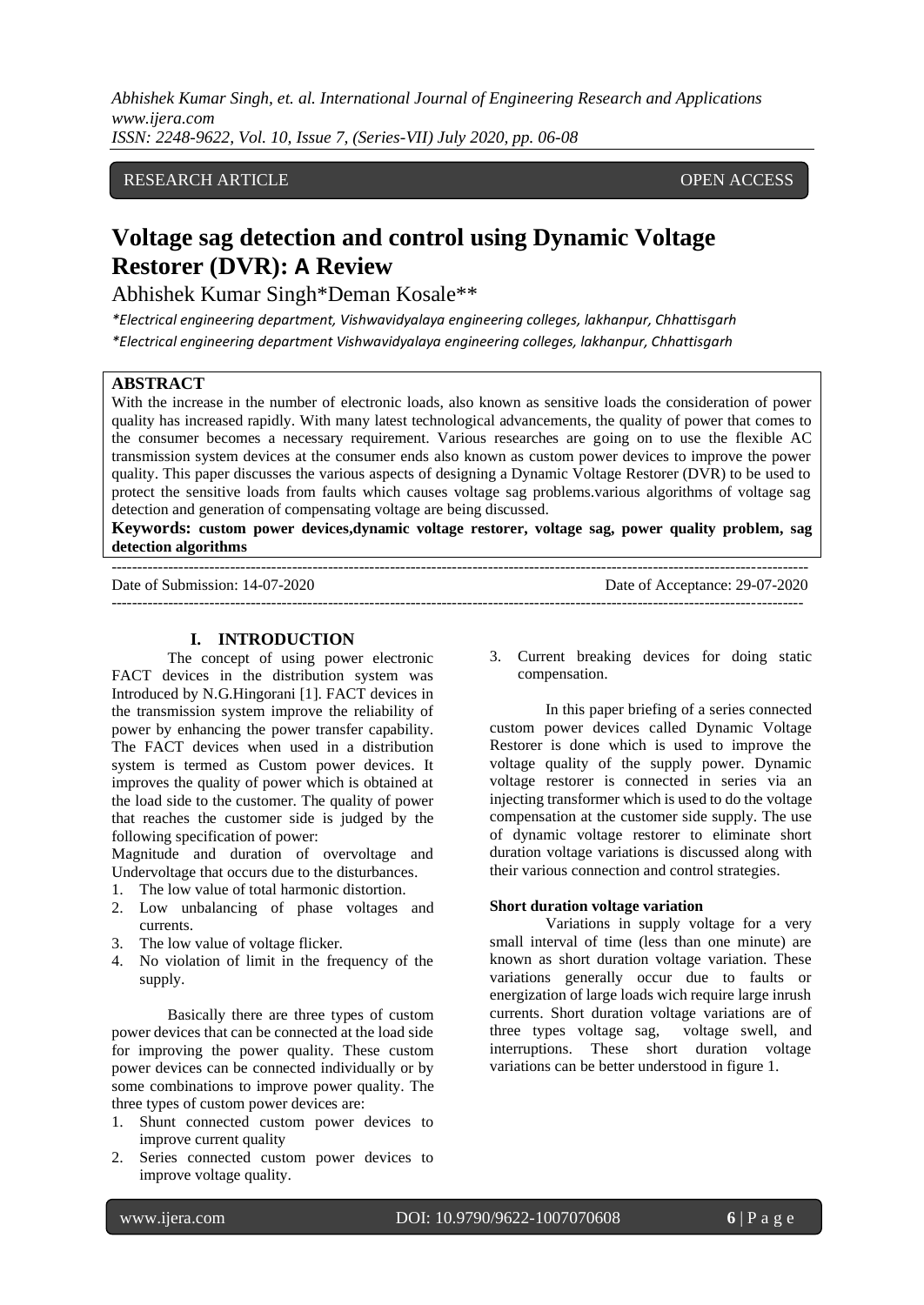*Abhishek Kumar Singh, et. al. International Journal of Engineering Research and Applications www.ijera.com ISSN: 2248-9622, Vol. 10, Issue 7, (Series-VII) July 2020, pp. 06-08*



**Fig 1 Short duration voltage variation**

The decrease in supply voltage for a value less than 1 p.u for few seconds is known as voltage sag whereas the increase in supply voltage for value more than 1 p.u is known as voltage swell. Falling of voltage to 0 p.u for few seconds is known as voltage interruptions. The severity of voltage sag, voltage swell, and voltage interruptions depends on the location of fault that occurred in the system or the location of the equipment to be energized which requires large inrush current. These small duration voltage variations have very low effects on large loads but they are having very serious effect on sensitive loads, generally, those loads which are having digital circuits like computers, televisions, etc. In today's world, most of the loads are sensitive loads and these loads are ever-increasing so it is very much necessary to eliminate these problems. Using dynamic voltage restorer to eliminate these problems is discussed in the next section.

#### **Dynamic Voltage Restorer**

Dynamic voltage restorer is used to protecting sensitive loads in the distribution system against small duration voltage variation like sag/swell. The general idea of how a DVR can be used to protect the sensitive load can be explained in figure 2.



**Fig 2 Ideal DVR compensation sensitive load**

As seen from the figure DVR is acting like an ideal voltage source that injects a voltage vf in such a manner that it adds up with the supply voltage vs and comes to the load thus the equation becomes: Vs+vf=vl

The DVR has the capability to regulate load voltage by calculating the load voltage and compensating voltage vf which is required to maintain the load voltage level vL to 1 p.u. The current Is and IL have some value but the phase angle between load current Il and load voltage vl

depends on the load power factor. For no real power or reactive power injection, the positive sequence fundamental frequency component of load voltage must be in quadrature with the positive sequence fundamental frequency component of load current.

In general, a DVR consists of three parts measuring unit, control, Power circuit.

The measuring unit provides voltage and current measurements. The outputs are voltage and current signals (V, I), which enter the control unit. Then a voltage sags detection algorithm is used to detect the voltage sag. The control unit then calculates the compensating voltage calculation Vcom, which is the voltage needed to be injected into the system in order to maintain the load side voltage of the purely sinusoidal waveform. The power section consists of a voltage source converter (VSC) equipped with an LC filter to smooth the output voltage, a DC energy storage, and an injection transformer (TR) – booster. The basic principle of DVR function is to inject or draw the compensating voltage Vinj to or from the supply voltage Vs in order to mitigate voltage sags or swells on the load side Vload. At every moment the control algorithm compares the desired voltage and actual measured voltage. The difference between these two signals is considered as a compensating voltage signal (control signal) Vcom, which is directly proportional to compensating voltage Vinj (power circuit). The VSC converts DC energy stored in a battery to injecting AC voltage that is to be superimposed to the source voltage. DVR power output depends on the amount of energy that can be stored in the energy storage unit.

#### **Voltage sag detection algorithms**

In DVR the whole compensation is occurring immediately in the real-time just after the fault with no delay. Thus the DVR must be able to detect the voltage sags as soon as possible to improve the power quality. There are various voltage sag detection algorithms that are present in the literature:

Peak voltage detection method: whenever the voltage sag/ swell is occurring in the system then the peak value or amplitude of the load voltage is varied. During voltage sag, the peak value becomes less than 1 P.u and during the voltage swell the peak value becomes more than 1 p.u. This change in peak value is used to detect the voltage sag/swell in this algorithm.

• Missing voltage method: In this method, the load voltage is compared with a present value of peak. When the peak of the load voltage is more than preset value then the comparator output is non zero but when the peak is lesser than preset value then the comparator output is zero. Thus there is a missing